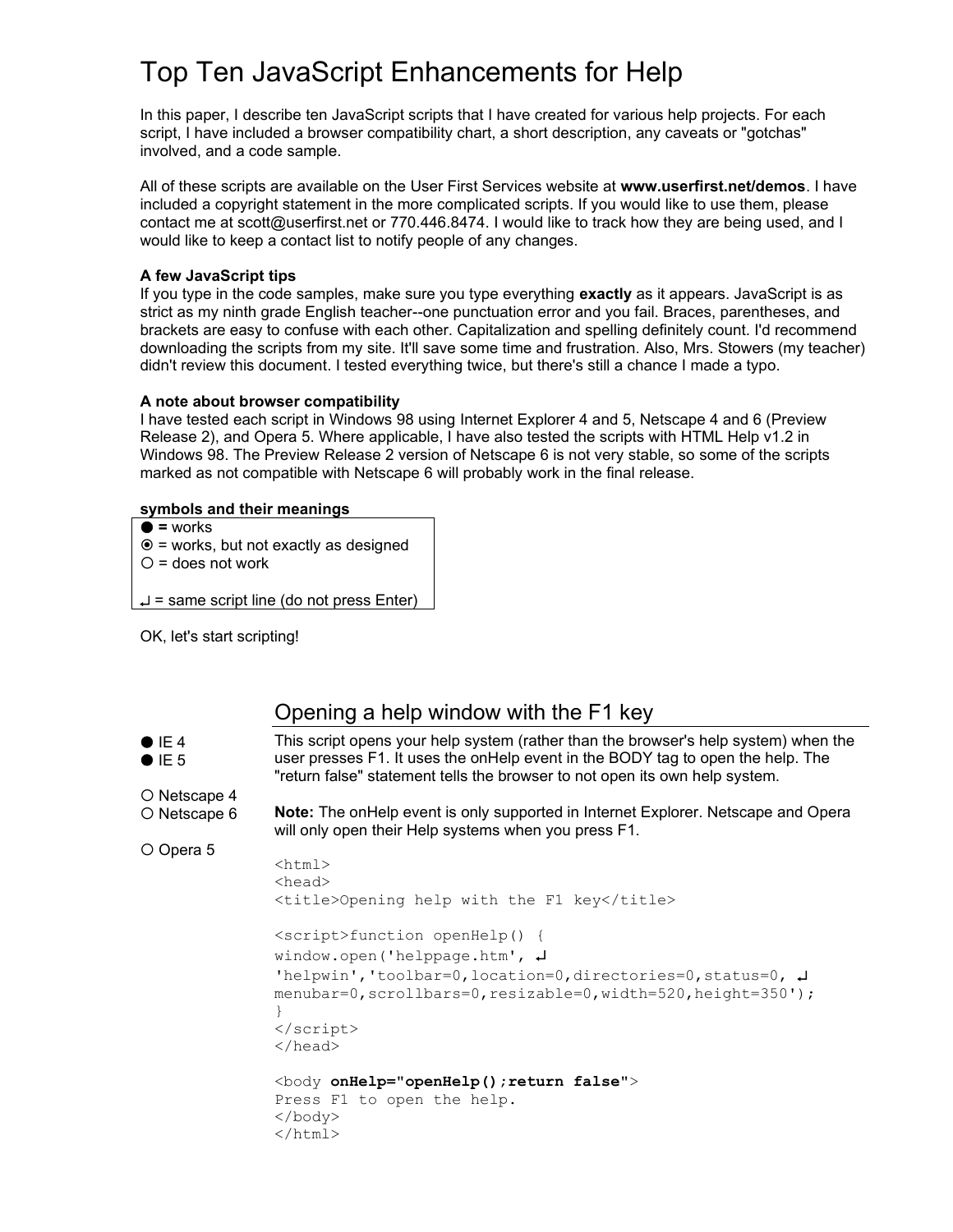### Using the context-sensitive Help cursor



O Netscape 4

● Netscape 6

This script changes the cursor to the context-sensitive help icon to mimic Windows' "What's This?" help. I used two CSS classes to make the change: "nohelp" sets the cursor to auto and "help" sets the cursor to the context-sensitive help pointer. If the user turns on the help cursor but does not click an element, the nohelpcursor() function in the BODY tag changes the cursor back to normal.

O Opera 5

**Note:** Netscape 4 and Opera 5 do not support the cursor property.

```
<html>
<head>
<title>Changing to the help cursor</title>
<script>
function helpcursor() {
document.body.className = "help";
}
function nohelpcursor() {
document.body.className = "nohelp";
}
function showhelp(helpid) {
if (document.all) { document.all(helpid).style.visibility = 
"visible"; }
else { document[helpid].visibility = "show" }
}
function hidehelp(helpid) {
if (document.all) {
document.all(helpid).style.visibility = "hidden";
document.body.className = "nohelp";
}
else { 
document[helpid].visibility = "hide" 
document.body.className = "nohelp";
} }
</script>
<style>
.nohelp {
cursor:auto;
}
.help {
cursor:help;
}
</style>
</head>
<body class="nohelp" onClick="nohelpcursor()">
<a href="javascript:helpcursor()">change to Help icon</a>
p> \langle p \rangle<a href="#" onClick="showhelp('fieldhelp')" 
onMouseOut="hidehelp('fieldhelp')">click for help info</a>
<div id="fieldhelp" style="position:absolute; width:200px; 
height:115px; z-index:1; visibility: hidden; background-color: 
#FFFF99">some Help information</div>
</body>
</html>
```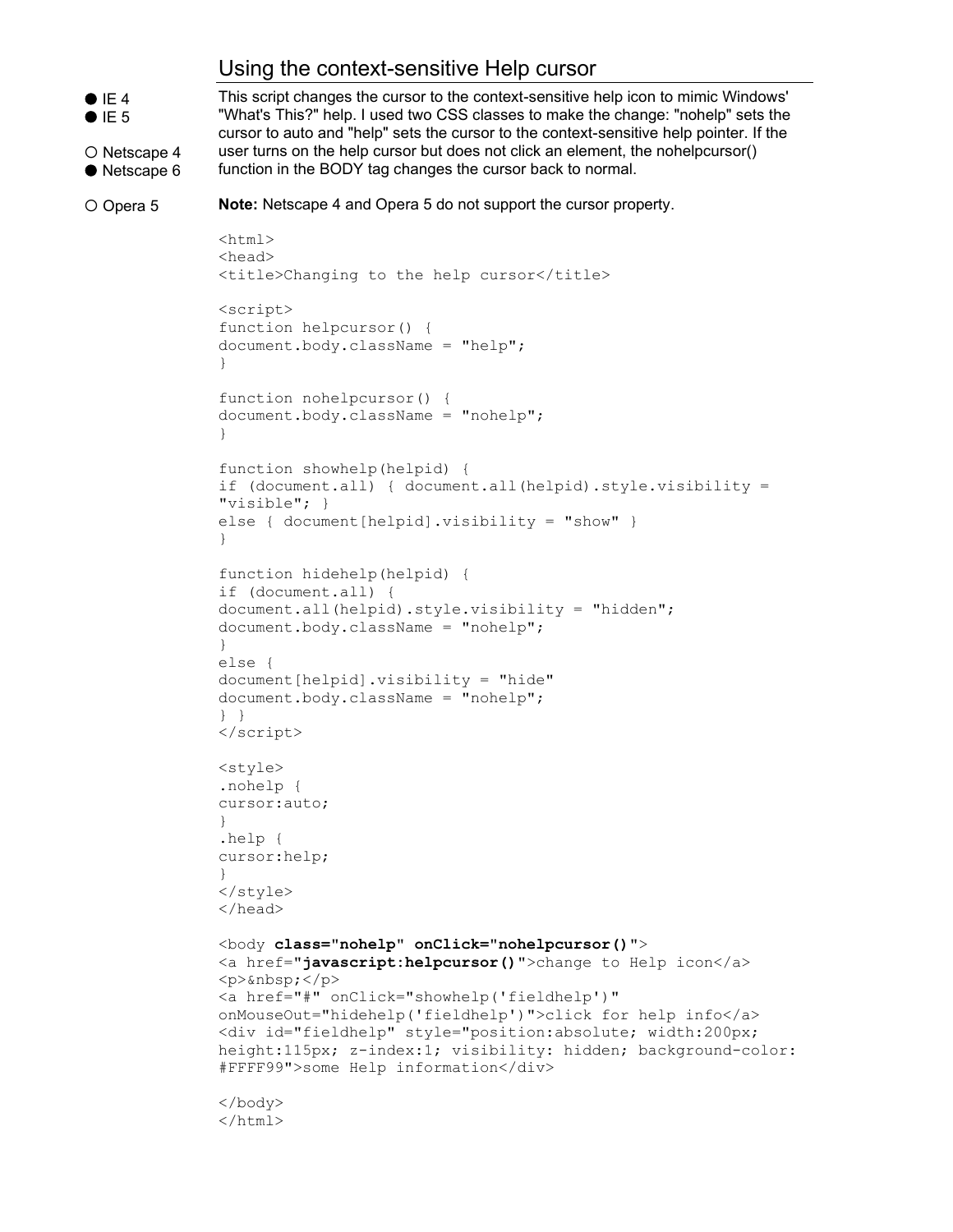## Opening context-sensitive help topics

```
\bullet IE 4
\bullet IE 5
● Netscape 4
● Netscape 6
● Opera 5
                This script opens context-sensitive help topics for Web-based applications without 
                using map files. Instead, it expects the help page's filename to be based on the 
                application's name. For example, the demo.htm page would have a help page called 
                "h_demo.htm."
                <html><head>
                <title>Opening context-sensitive help topics</title>
                <script language="JavaScript">
                function openHelp() {
                helpurl = location.href;
                begin=helpurl.lastIndexOf('/');
                begin = begin + 1;
                end=helpurl.lastIndexOf('m');
                end=end + 1;
                helpurl = "h " + helpurl.substring(begin, end);
                window.open(helpurl, 'helpwin','toolbar=0,location=0, 
                directories=0,status=0,menubar=0,scrollbars=0,resizable=0, \downarrowwidth=520, height=350');
                }
                </script>
                </head>
                <body>
                <a href="javascript:openHelp()">open help window</a>
                </body>
                </html>
```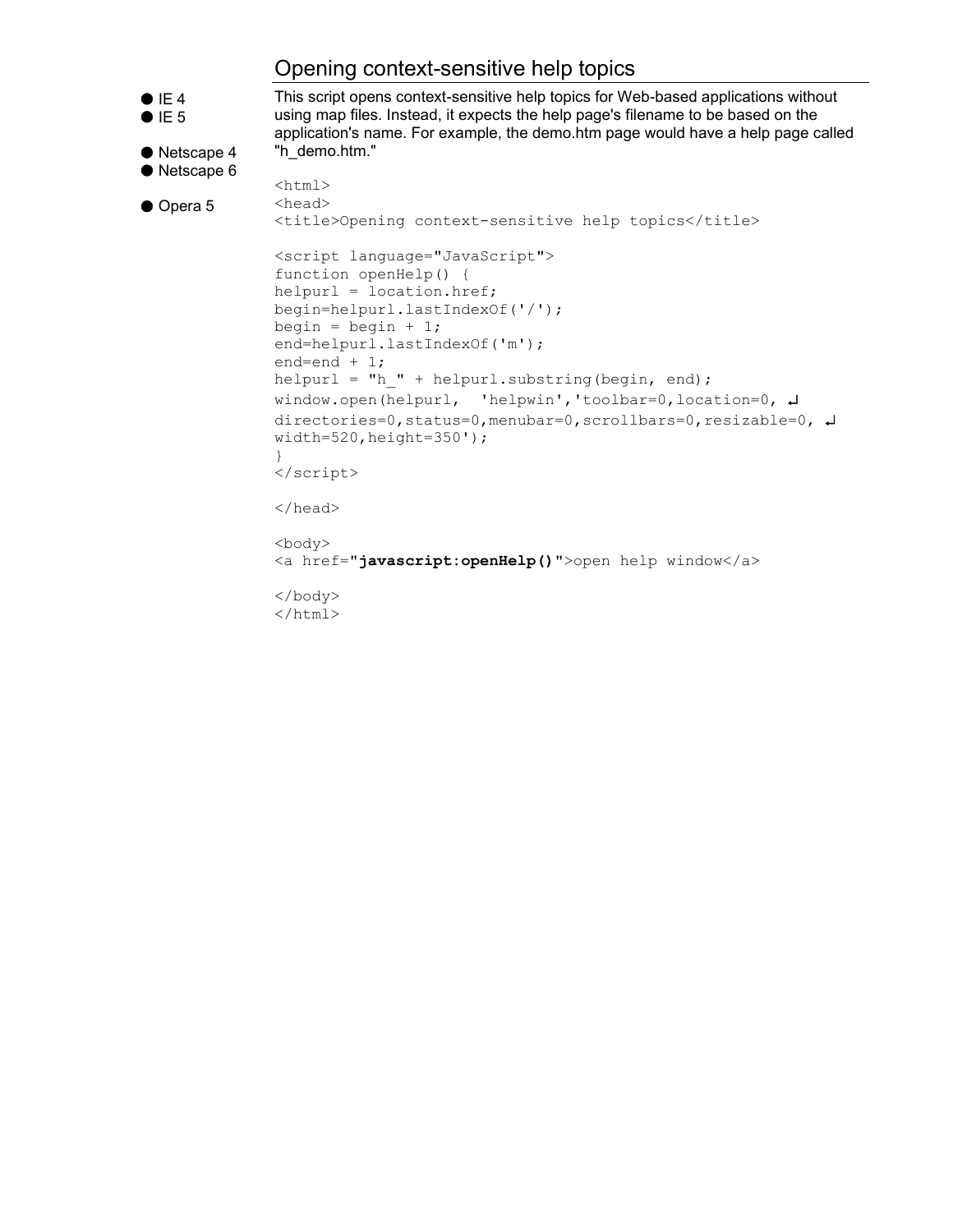### Showing mouseover help

```
\bullet IE 4
\bullet IE 5
● Netscape 4
● Netscape 6
● Opera 5
                This script uses the onMouseOver and onMouseOut events to show and hide field-
                level help topics. The links send the help layer's id to the script (in this example, it's 
                called "fieldhelp"). 
               <html>
                <head>
                <title>Showing mouseOver help</title>
                <script>
                function showhelp(helpid) {
                if (document.all) { 
                document.all(helpid).style.visibility = "visible" 
                }
                else { document[helpid].visibility = "show" }
                }
                function hidehelp(helpid) {
                if (document.all) { 
                document.all(helpid).style.visibility = "hidden"
                }
                else { 
                document[helpid].visibility = "hide" 
                }
                }
                </script>
                </head>
                <body>
                <a href="#" onMouseOver="showhelp('fieldhelp')" 
                onMouseOut="hidehelp('fieldhelp')">mouse 
                over this field</a> 
                <div id="fieldhelp" style="position:absolute; width:200px; 
                height:115px; z-index:1; visibility: hidden; background-color: 
                #FFFF99">some Help </div>
                </body>
                </html>
```
### Using autotext fields

| $\bullet$ IE 4<br>$\bullet$ IE 5 | This script allows you to store commonly used information as "autotext" entries.          |
|----------------------------------|-------------------------------------------------------------------------------------------|
| $\bullet$ Netscape 4             | To create autotext entries, create an external JavaScript "js" file. In the js file, add: |
| • Netscape 6                     | function autotext (entry) {<br>if (entry $==$ 'author') document.write('Scott DeLoach');  |
| $\bullet$ Opera 5                |                                                                                           |
| $\bullet$ HTML Help              | In your topic, use the following code to reference your autotext entry:                   |
|                                  | <script>autotext('author')</script>                                                       |
|                                  |                                                                                           |

where author is the name of the autotext entry.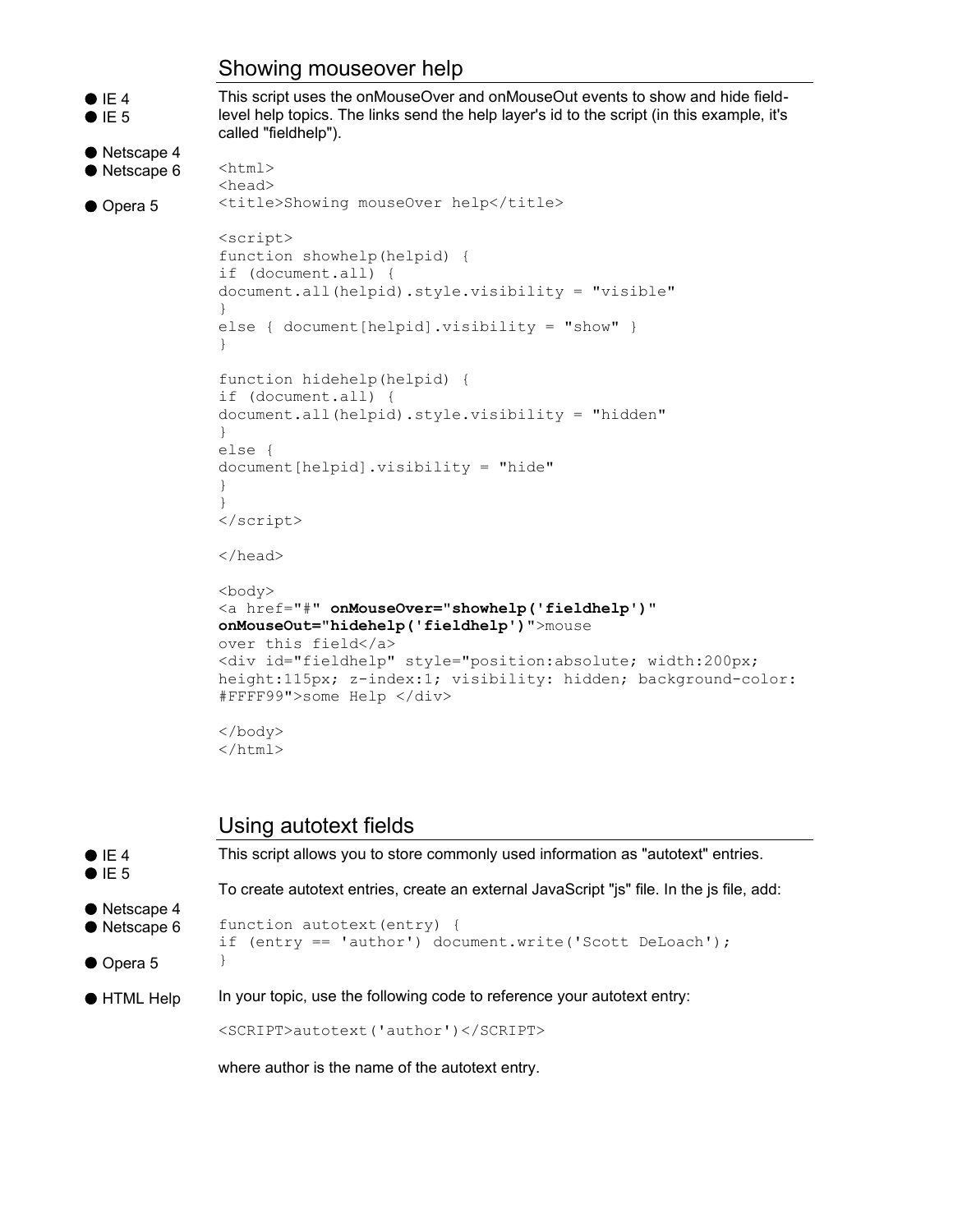### Automatically creating breadcrumbs

```
\bullet IE 4
I = 5● Netscape 4
● Netscape 6
● Opera 5
● HTML Help
               Breadcrumbs are used to show the user where they are in a help system (for 
               example: Top Ten JavaScripts : Breadcrumbs). This script adds automated 
               breadcrumbs to your help topics. The script simply uses your folder structure to build 
               the breadcrumbs. I am using a replace script to change underscores to spaces and 
               slashes to colons.
               <html>
               <head>
               <title>Automatically creating breadcrumbs</title>
               <script>
               function replace(string, text, by) {
               var strLength = string.length, txtLength = text.length;
               if ((strLength == 0) || (txtLength == 0)) return string;
               var i = string. index Of (text);
               if ((!i) && (text != string.substring(0,txtLength))) return 
               string;
               if (i == -1) return string;
               var newstr = string.substring(0, i) + by;
               if (i+txtLength < strLength)
               newstr += 
               replace(string.substring(i+txtLength,strLength),text,by);
               return newstr; 
               }
               // breadcrumbs 
               // (c) 2001 Scott DeLoach, User First Services
               hansel = 1;trail = location.pathname; 
               begin=trail.lastIndexOf(':');
               begin=begin+2;
               end=trail.lastIndexOf('/');
               trail = trail.substring(begin, end);
               if (trail.length == 1) hansel = 0;
               newstring = replace(trail,'/', ': ');
               newstring = replace(trail,' ',' ');
               newstring = replace(trail, \frac{1}{820}', ' ');
               </script>
               </head>
               <body>
               <h1>Sample breadcrumbs</h1>
               <script>if (hansel != 0) document.write(newstring + "<BR>");
               </script>
               </body>
               </html>
```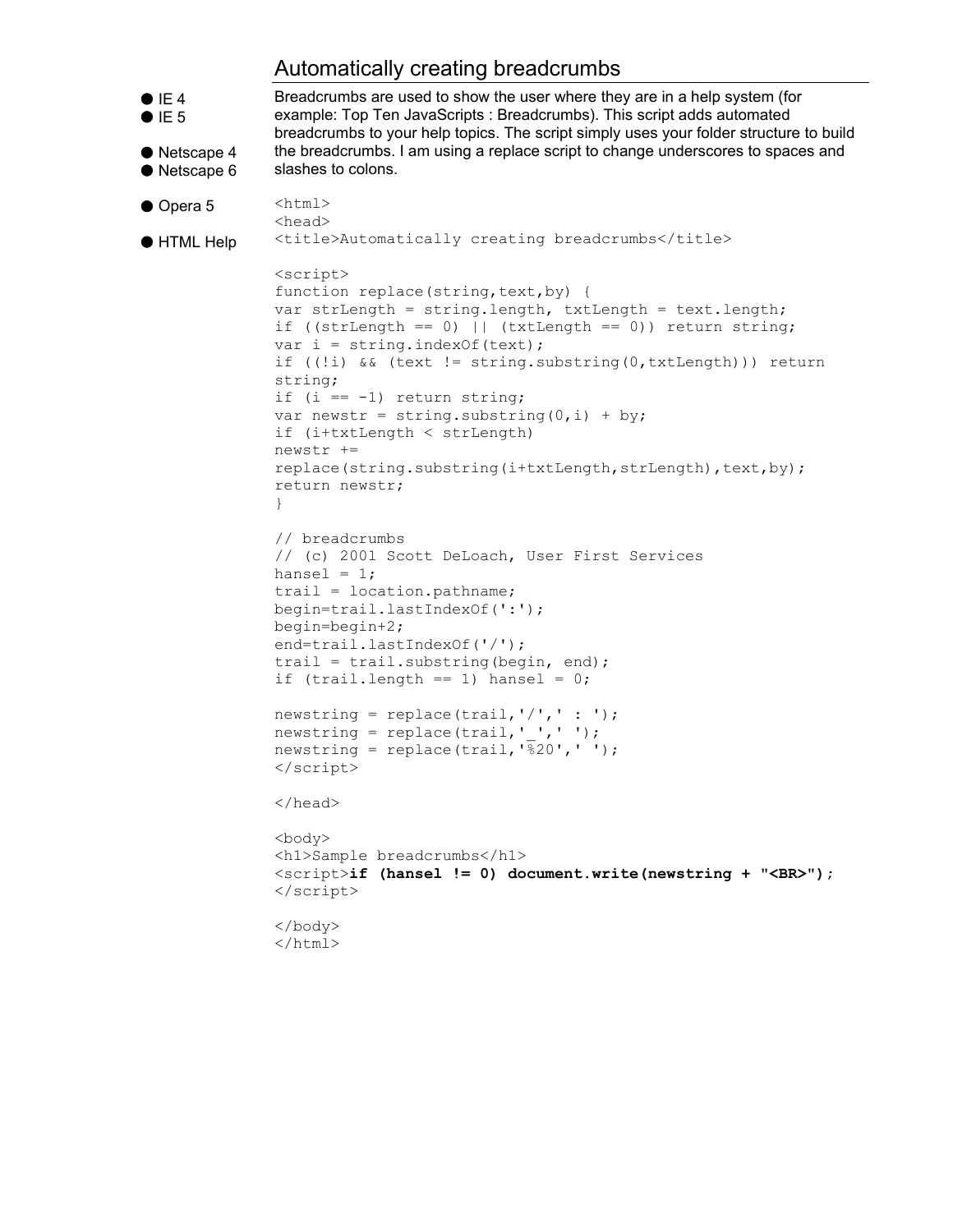## Supporting client annotations

 $\bullet$  IE 4  $I = 5$ This script allows site owners to add annotations to help topics. It does not allow users to add annotations, but it could be extended to support user annotations. I have been using this script to provide help for customizable web applications.

#### **How it works**

● Netscape 4 <sup>⊙</sup> Netscape 6

HTML Help

<sup>⊙</sup> Opera 5

When you open a help page, say "help.htm," the script tries to open help custom.htm in a hidden frame. After the hidden frame loads, it triggers a script that checks to see which page is loaded in the hidden frame. If help\_custom.htm actually loaded, the layer that contains the annotations paperclip is made visible. If the help\_custom.htm file did not load (which means a 404 message file loaded), then the paperclip remains invisible.

The script expects your help topics to appear in a frameset with a top frame for the content and a bottom frame for the hidden annotation topics. In my sample code, the top frame is called "ftop" and the bottom frame is called "fbottom." The initial bottom frame topic uses JavaScript to load a one frame frameset:

```
<html><head>
<title>notes</title>
</head>
<SCRIPT LANGUAGE="JavaScript1.1">
url = "blank.htm";if (location.search.substr(1).length > 0) url = 
(location.search.substr(1));
document.write("<frameset rows='100%,*' name='noteset' cols='*' 
onLoad='top.ftop.loaded()'>"); 
document.write("<frame src = " + url + "' name='note');
document.write("</frameset>");
</SCRIPT>
```
<BODY> </BODY>  $<$ /HTML $>$ 

When a topic opens, it sends the name of the matching annotation file as a search string with the url to the bottom window (that is done by loading a file as help.htm?searchinfo). The search string is often used by search engines and ecommerce sites to pass data between pages. Unfortunately, Internet Explorer 4 cannot handle search strings locally, so this trick does not work in HTML Help. Anyway, the bottom topic tries to open the search string topic in it's frameset. When it is loaded, the frame runs the "loaded" script in the help topic. Why have a single frame frameset in the bottom topic? There are two reasons. First, we don't want to have to put the onLoad statement in every annotation page. Second, we don't want to receive an error message if the search string is incorrect.

#### **How to add annotations**

To add an annotation, simply add a new HTML page to the custom directory with "\_custom" added to the filename (for example, "h\_helpfilename\_custom.htm"). JavaScript will show the paperclip and create the link if it finds a match.

#### **Requirements**

The script only has one requirement: a help folder-level htaccess file and a blank.htm file for it to point to, which will contain something like "help topic does not exist." I had to add this file because of a JS bug. If your site has its own 404 error file, and most sites do, JS will report that the requested file is loaded in the hidden frame, even if the 404 error message file is really there. If you do not have a specified error file, then the browser uses a "built in" error message file. Since this file does not "live" on your web server, you cannot read its contents and you get an "access denied" message. The workaround I came up with is to ask for the page's title instead. That works fine. The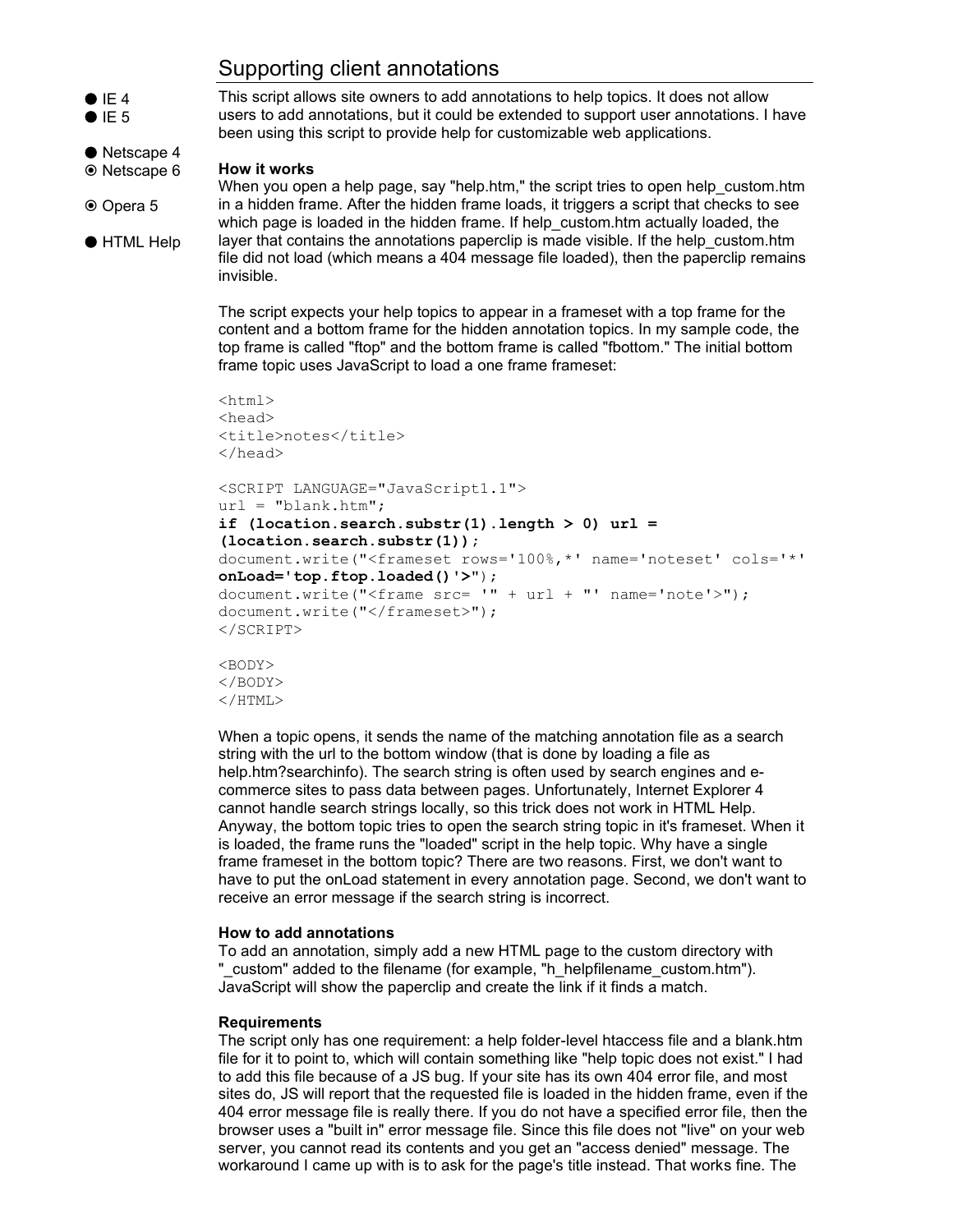htaccess file should contain:

DirectoryIndex index.html ErrorDocument 404 http://www.yourblankpage.com/blank.htm

**Note:** Opera shows the hidden frame with the annotation at the bottom of the page. It's not a big problem, but it's not supposed to be visible. Netscape 6 is still a little unstable. It seems to work intermittently with this script.

```
<html>
<head>
<title>Supporting client annotations</title>
</head>
<SCRIPT LANGUAGE="JavaScript1.1">
// (c) 2001 Scott DeLoach, User First Services 
onerror = iefix;
noteurl = 
location.href.substring(location.href.lastIndexOf("/") + 1, 
location.href.length - 4) + "custom.htm";top.fbottom.document.location = "bottom.htm?" + noteurl;
function loaded() {
if (top.fbottom.note.document.location.title !="no notes") {
if (navigator.appVersion.indexOf("MSIE") == -1)
document.apaperclip.visibility = "show";
if (navigator.appVersion.indexOf("MSIE") != -1) 
document.all.apaperclip.style.visibility = "visible";
}
}
function iefix(msg, URL, linenum) {
note = "404 Not Found";
document.all.apaperclip.style.visibility = "hidden";
return false;
}
function shownote() {
url = top.fbottom.note.document.location.href;
window.open(url,'helpwin','toolbar=0,location=0, \downarrowdirectories=0,status=0,menubar=0,scrollbars=0,resizable=0, \downarrowwidth=520, height=350');
}
</script>
<body>
<p>>>Sample page with a note</b>>>>>>>
<p> </p><div id="apaperclip" style="position:absolute; width:576px; 
height:28px; z-index:2; visibility: hidden"> 
  <a href="javascript:shownote()"><img src="clip.gif" 
name="paperclip" width="22" height="23" border="0"></a> 
  click the paperclip to see the note (and no, you don't have 
to use a paperclip icon) :-) </div>
\langle p \rangle<a href="note no.htm">show a page without a note</a>>\langle p \rangle</BODY>
</HTML>
```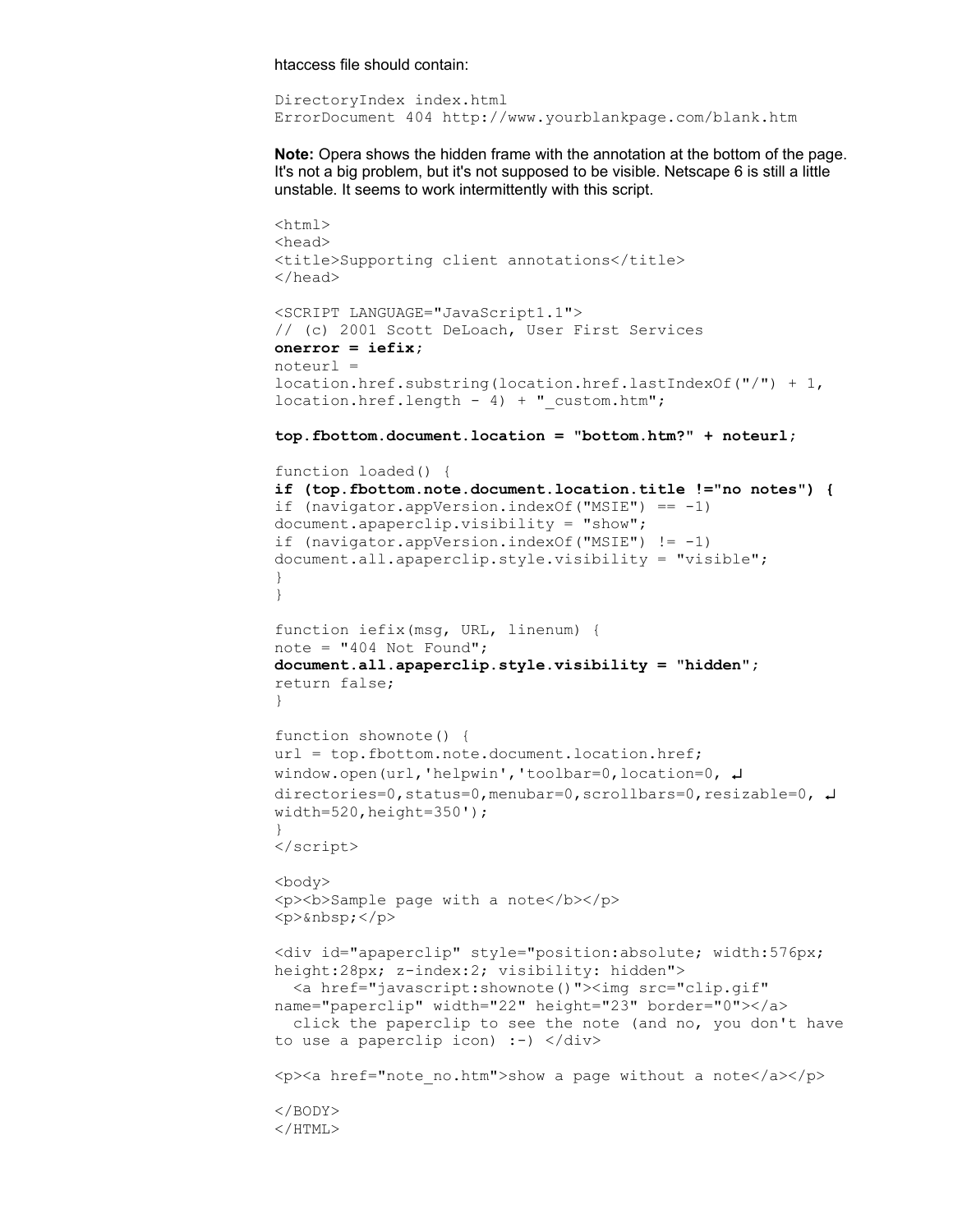# Showing hidden text before printing



O Opera 5

● HTML Help

This script allows a print button to show all hidden text, print it, and then hide it again. The script is called from an onClick event in a link. The script finds any layers and checks their visibility. If they are currently hidden, they need to be shown, printed, then hidden again. The hidden layers' ids are stored in a variable (called dumbo, since elephants don't forget). When the printing is complete, the window receives the focus again. I added an onFocus event to the BODY tag to hide the previously hidden layers. The onFocus event runs the printhide() function, which hides any layer who's id is found in dumbo.

Since Internet Explorer 4 does not support the window.print() command and there's not a great way to tell IE4 from IE5, I use VBScript to print through a security hole in Internet Explorer. Please don't tell Microsoft. ©

**Note:** Opera doesn't support window.print().

```
<html>
<head>
<title>Printing hidden information</title>
<script>
// (c) 2001 Scott DeLoach, User First Services 
br = "net";if (document.all) br="ie";
printing = 0;
dumbo = ";
function printit() {
if (br == "ie") {
  for (var i=0; i<document.all.length; i++) {
     if (document.all(i).id != "") {
        if (document.all(i).style.visibility == "visible") 
dumbo = dumbo + document.all(i).id;
        document.all(i).style.visibility = "visible";
        }
     }
  }
if (br == "net") {
  for (var i=0; i<document.layers.length; i++) {
     if (document.layers[i].id != "") {
        if (document.layers[i].visibility == "show") dumbo =
dumbo + document.layers[i].id;
        document.layers[i].visibility = "show";
        }
     }
  }
if (br == "net") { window.print(); }
printing = 1;
}
function printhide() {
if (printing != 0) {
if (br == "net") {
  for (var i=0; i<document.layers.length; i++) {
     if (document.layers[i].id != "") {
        if (dumbo.indexOf(document.layers[i].id) == -1)document.layers[i].visibility = "hide";
        }
     }
  }
```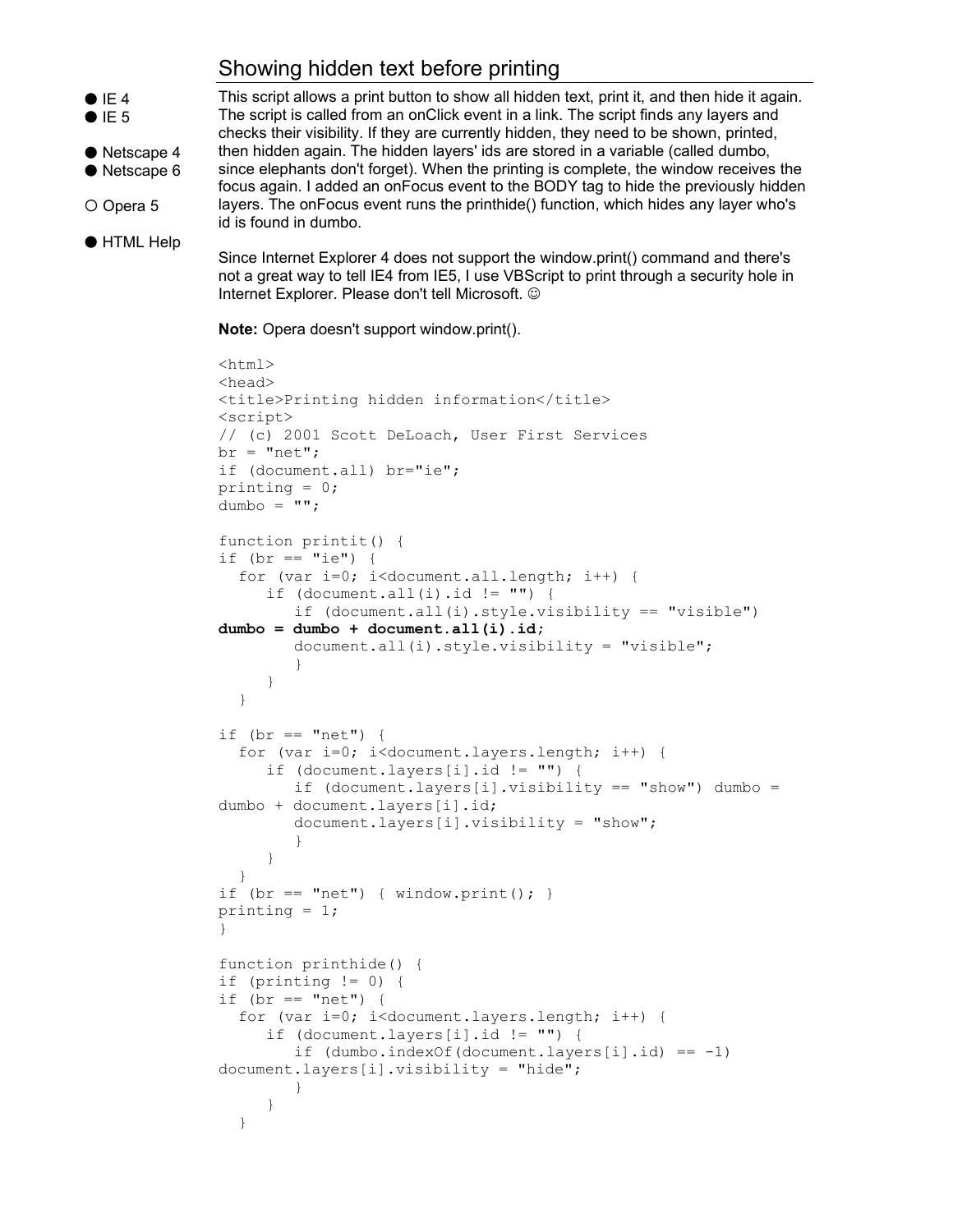```
if (br == "ie") {
  for (var i=0; i<document.all.length; i++) {
     if (document.all(i).id != "") {
        if (dumbo.indexOf(document.all(i).id) == -1)document.all(i).style.visibility = "hidden";
        }
     }
  }
printing = 0;
}
}
</script>
</head>
<body bgcolor="#FFFFFF" onFocus="printhide()">
<h1>Print hidden Information</h1>
<a href="#" onClick="printit();window.print();">print all</a>
<p> </p>
<p><br />b>Section 1</b></p>
<div id="Layer1" style="position:absolute; width:70px; 
height:24px; z-index:1; visibility: hidden">something 
\langle div>
<p> </p><p><br />b>Section 2</b></p>
<div id="Layer2" style="position:absolute; width:101px; 
height:27px; z-index:2; visibility: hidden">something else 
\langlediv\rangle<p>&nbsp;</p>
<p><br />b>Section 3</b></p>
<div id="Layer3" style="position:absolute; width:138px; 
height:26px; z-index:3; visibility: hidden">something or 
another </div>
<script language="JavaScript"><!--
DA = (document.all) ? 1 : 0function handle_error()
{ return true; }
</script>
<script language="VBScript">
sub window_onunload
 on error resume next
 set WB = nothing
end sub
sub print
  OLECMDID_PRINT = 6
  OLECMDEXECOPT_DONTPROMPTUSER = 2
  OLECMDEXECOPT_PROMPTUSER = 1
  on error resume next
  'IE4 object has different command structure
  if DA then
     call WB.ExecWB(OLECMDID_PRINT, OLECMDEXECOPT_PROMPTUSER)
  else
      call WB.IOleCommandTarget.Exec(OLECMDID_PRINT 
,OLECMDEXECOPT_PROMPTUSER,"","")
  end if
```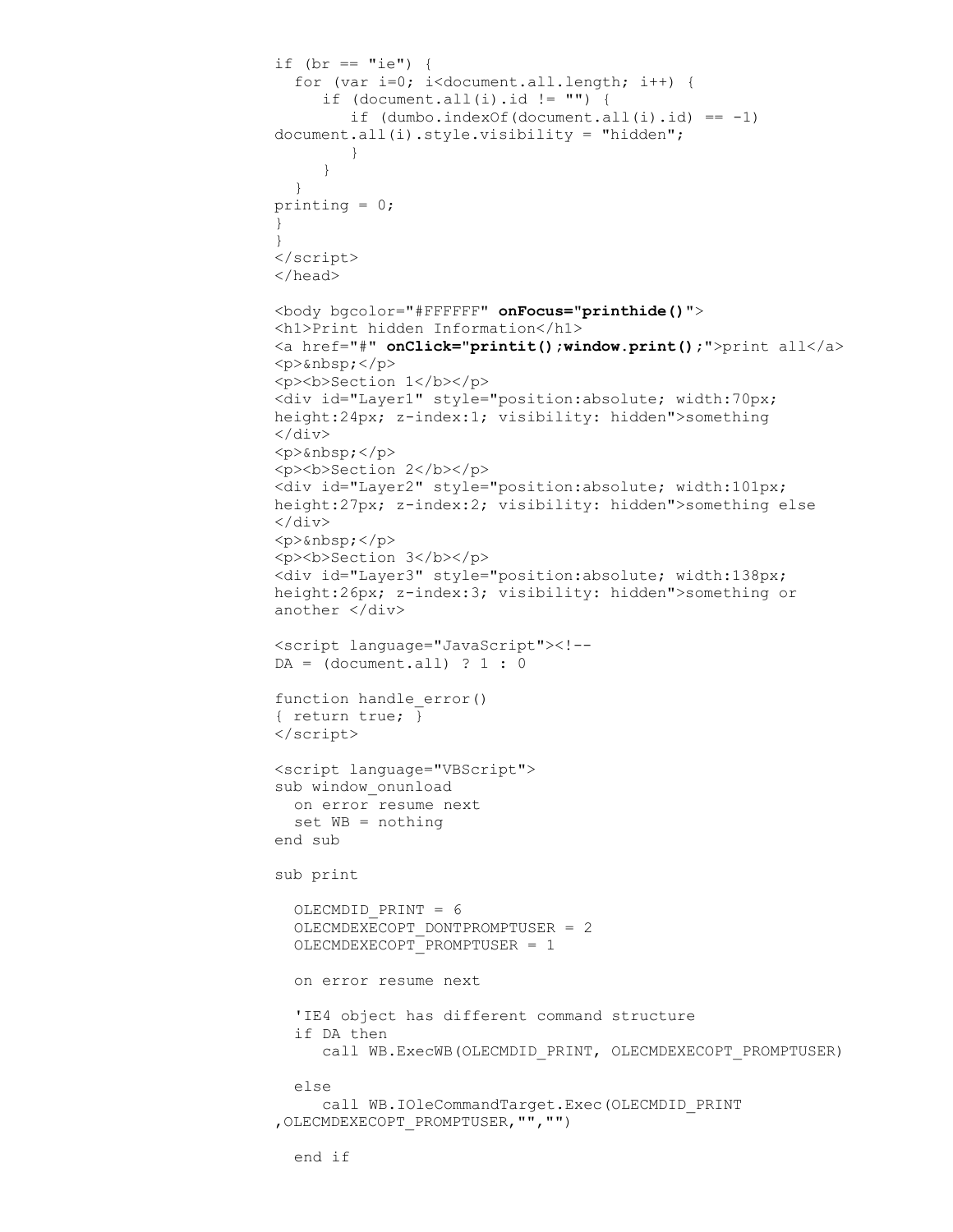```
 if err.number <> 0 then
          if DA then ' IE4 they probably cancelled
' alert "Nothing Printed :" & err.number & " : " & 
err.description
          else
            handle error ' ie3x give alternate instructions
          end if
     end if
end sub
if DA then
  'this must be IE4 or greater
   wbvers="8856F961-340A-11D0-A96B-00C04FD705A2"
else
    'this must be IE3.x
    wbvers="EAB22AC3-30C1-11CF-A7EB-0000C05BAE0B"
end if
document.write "<OBJECT ID=""WB"" WIDTH=0 HEIGHT=0 
CLASSID=""CLSID:"
document.write wbvers & """> </OBJECT>"
</script>
</body>
</html>
```
#### Closing popups when they lose focus or if Esc is pressed

```
\bullet IE 4
I = 5
■ Netscape 4
 Netscape 6
O Opera 5
● HTML Help
                 This script closes a popup window when the user presses the Esc key or when the 
                 popup window loses focus. It uses the onBlur event to close the window when it loses 
                 focus and the onKeyPress event to close the window if the Esc key is pressed. 
                 Note: Netscape can only capture keypresses within a text field. However, Netscape 
                 will close a window when it loses focus. Opera does not support the onKeyPress 
                 event, and it will not close a window when it loses the focus.
                 <html>
                 <head>
                 <title>Closing popup window with Esc</title>
                 <script>
                 function closehelp() {
                 var key = event.keyCode;
                 if (key == 27) window.close();
                 }
                 </script>
                 </head>
                 <body onBlur="javascript:window.close()" 
                 onKeyPress="closehelp()">
                 Press Esc to close this topic.
                 </body>
                 </html>
```